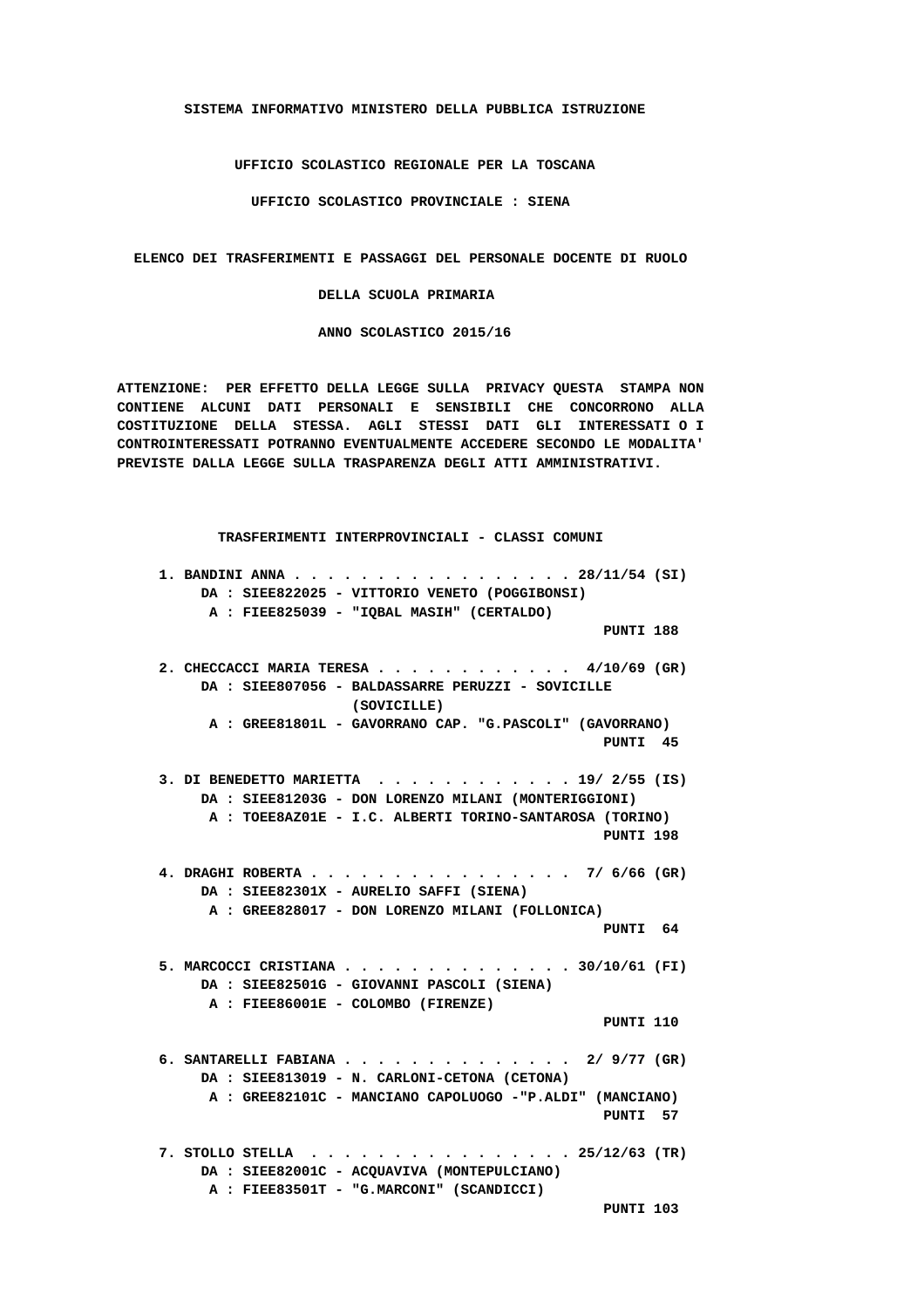**TRASFERIMENTI INTERPROVINCIALI - CLASSI COMUNI**

 **8. STORTONI STEFANIA . . . . . . . . . . . . . . 16/12/66 (RM) DA : SIEE815011 - EDMONDO DE AMICIS - ABBADIA SS (ABBADIA SAN SALVATORE) A : RMEE8AG01B - VIA CONCESIO (ROMA) PUNTI 63**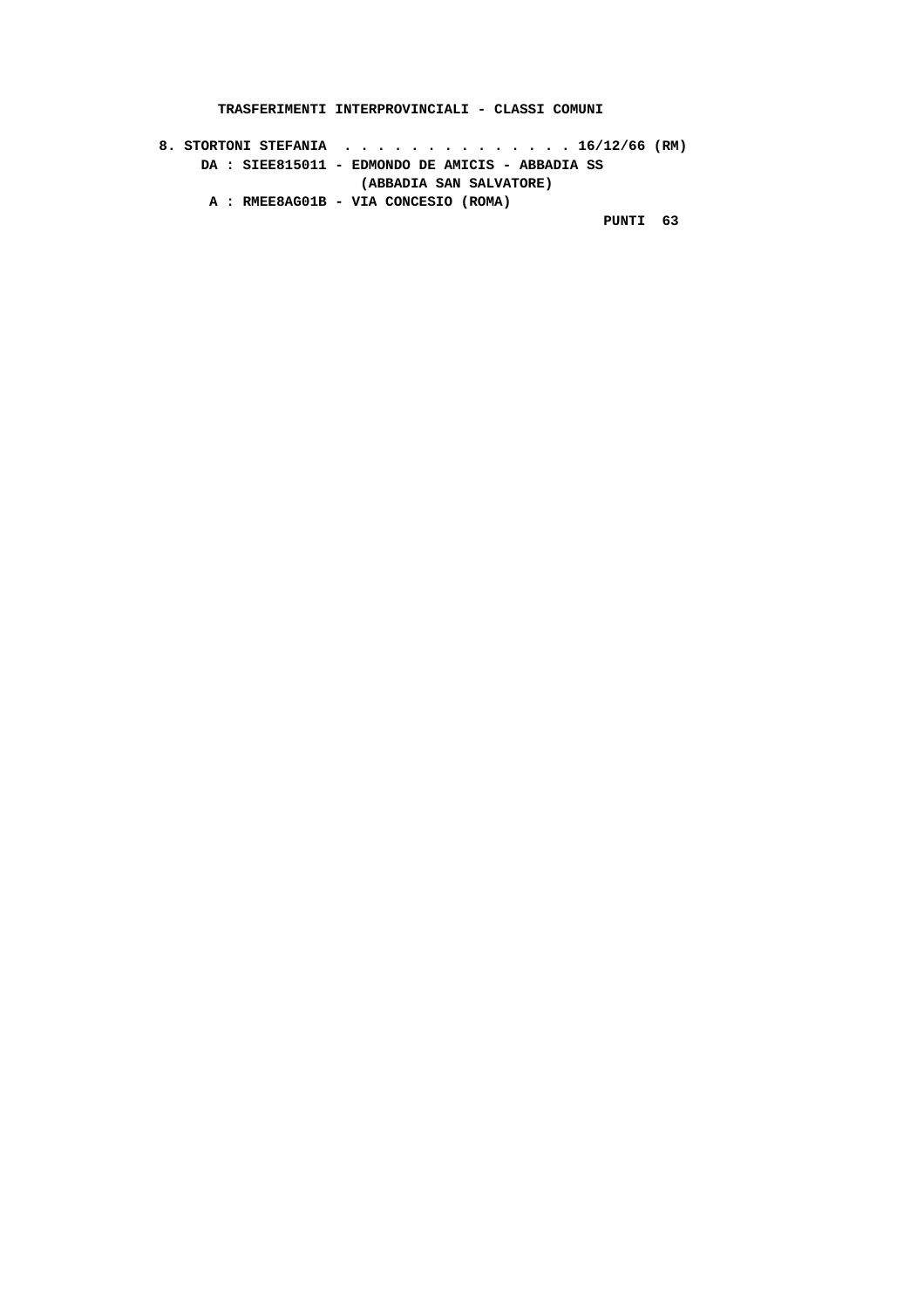**1. CASCONE ORIANA . . . . . . . . . . . . . . . . 22/ 2/81 (NA) DA : SIEE80802V - 'GIANNI RODARI' (MONTERONI D'ARBIA) A : NAEE8BZ01P - NA IC 47 - PONTILLO (NAPOLI) PUNTI 89 2. CASSELLA MARIAROSARIA . . . . . . . . . . . . 18/ 7/71 (BS) DA : SIEE821018 - EDMONDO DE AMICIS - MONTEP. (MONTEPULCIANO) A : CEEE8AJ01G - PIAZZA CARMINE -PIED.2- (PIEDIMONTE MATESE) SU POSTO DI SOSTEGNO :MINORATI DELL'UDITO** PRECEDENZA: PREVISTA DAL C.C.N.I PUNTI 116  **3. GENUALDI MICHELE . . . . . . . . . . . . . . . 5/10/70 (TO) DA : SIEE012145 - SANT'ANDREA (COLLE DI VAL D'ELSA) A : PAEE81101A - I.C. ALTAVILLA MILICIA (ALTAVILLA MILICIA) PUNTI 132 4. LANGELLOTTI MAURIZIO . . . . . . . . . . . . . 26/ 2/80 (NA) DA : SIEE80503C - L. BONAZIA (SINALUNGA) A : NAEE8BQ01V - NA IC 26 IMBRIANI - BORELLI (NAPOLI)**

 **PUNTI 82**

 **TRASFERIMENTI INTERPROVINCIALI - POSTI DI SOSTEGNO**

 **MINORATI FISIOPSICHICI**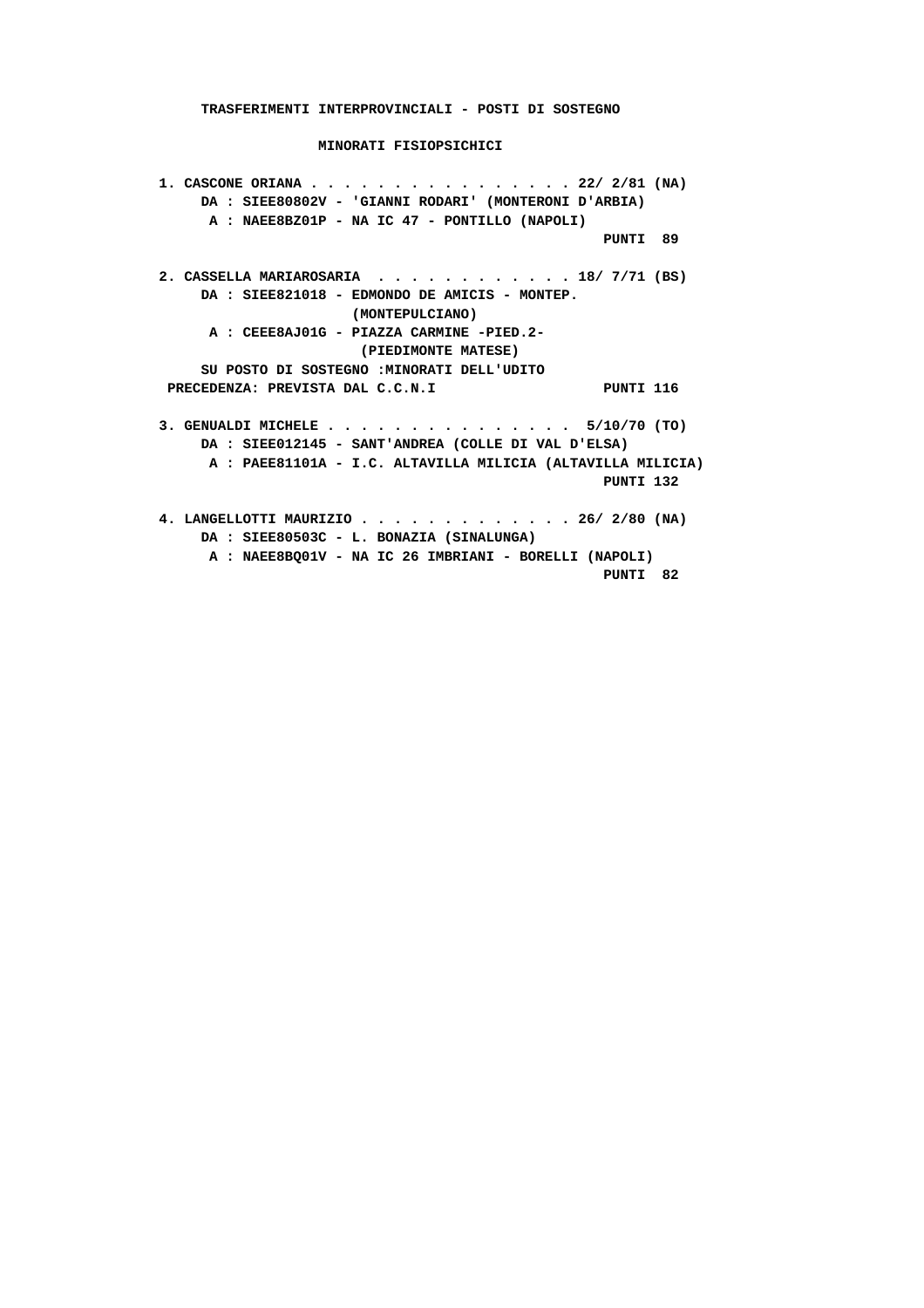### **PASSAGGI DI RUOLO - CLASSI COMUNI**

 **1. MARRAZZO LICIA . . . . . . . . . . . . . . . . 5/ 6/69 (NA) DA : SIAA012008 - CD II CIRC. COLLE DI VAL D ELSA (COLLE DI VAL D'ELSA) A : GREE828017 - DON LORENZO MILANI (FOLLONICA)** PROVENIENZA: SCUOLA DELL'INFANZIA **PUNTI 65**